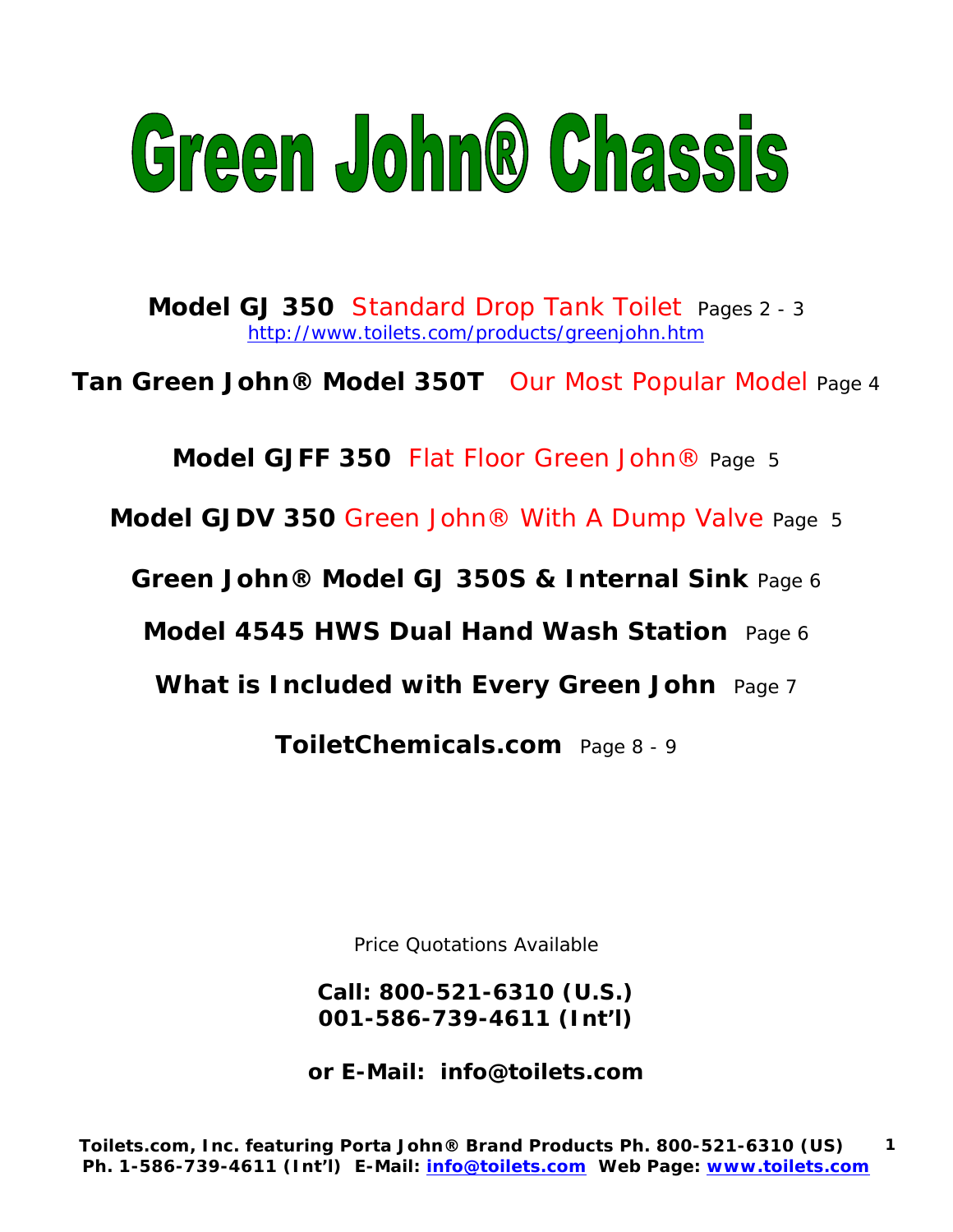### **Green John**® **Model GJ 350**



**2" Aluminum Corners Ease of Loading Cost Efficient Transportation**

**Economical, Attractive Designed for Low Maintenance Light-Enhancing Roof 41" x 41" x 80" 176 lbs.**

Flip Top Allows for Complete Tank Inspection Holding Tank is 65 Gallons

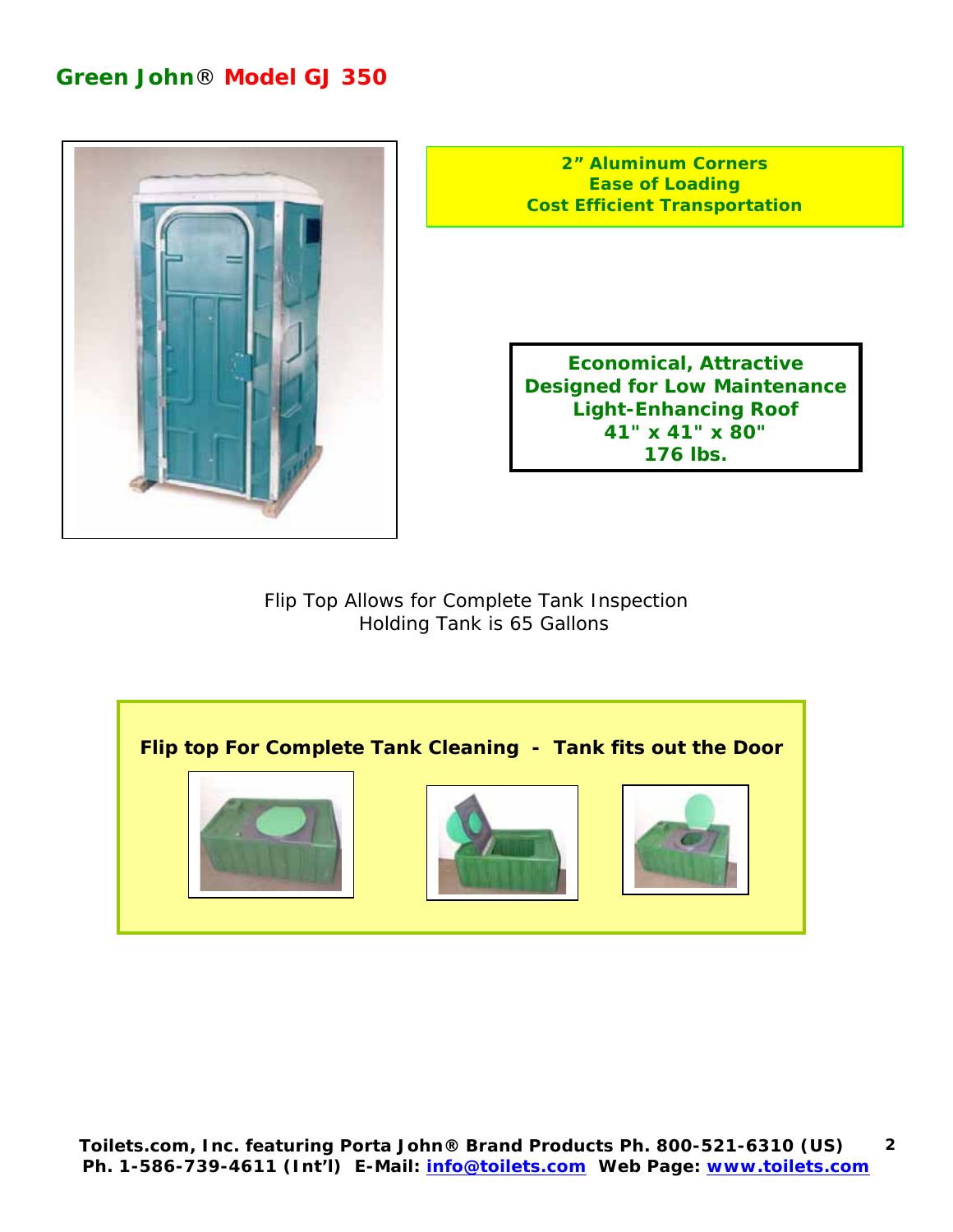



2" Aluminum Corners<br>Door Frame For Durability

One Piece Aluminum

Tan Green John® Model 350 Construction Attributes for Long Life in Any Environment



Model GJ 350



Our reference list (see below) is testimony to the success of the portable toilets we manufacture and service. The Green John® offers long-term low maintenance sanitation.

#### **References**

We were the exclusive sanitation manufacturer and service company for the 1996 Summer Olympic Games in Atlanta, Georgia; Woodstock '99 in Rome, New York; Air Shows; the 2003 Phish Concert in Lewiston, Maine; the 2004 Phish Concert in Newport, Vermont; 15 years as the Sanitation Contractor for the New Orleans Mardi Gras; most natural disasters from 1973 to the present; plus several hundred thousand smaller events over the last 35 years.

**Toilets.com, Inc.** *featuring* **Porta John® Brand Products Ph. 800-521-6310 (US) Ph. 1-586-739-4611 (Int'l) E-Mail: info@toilets.com Web Page: www.toilets.com 3**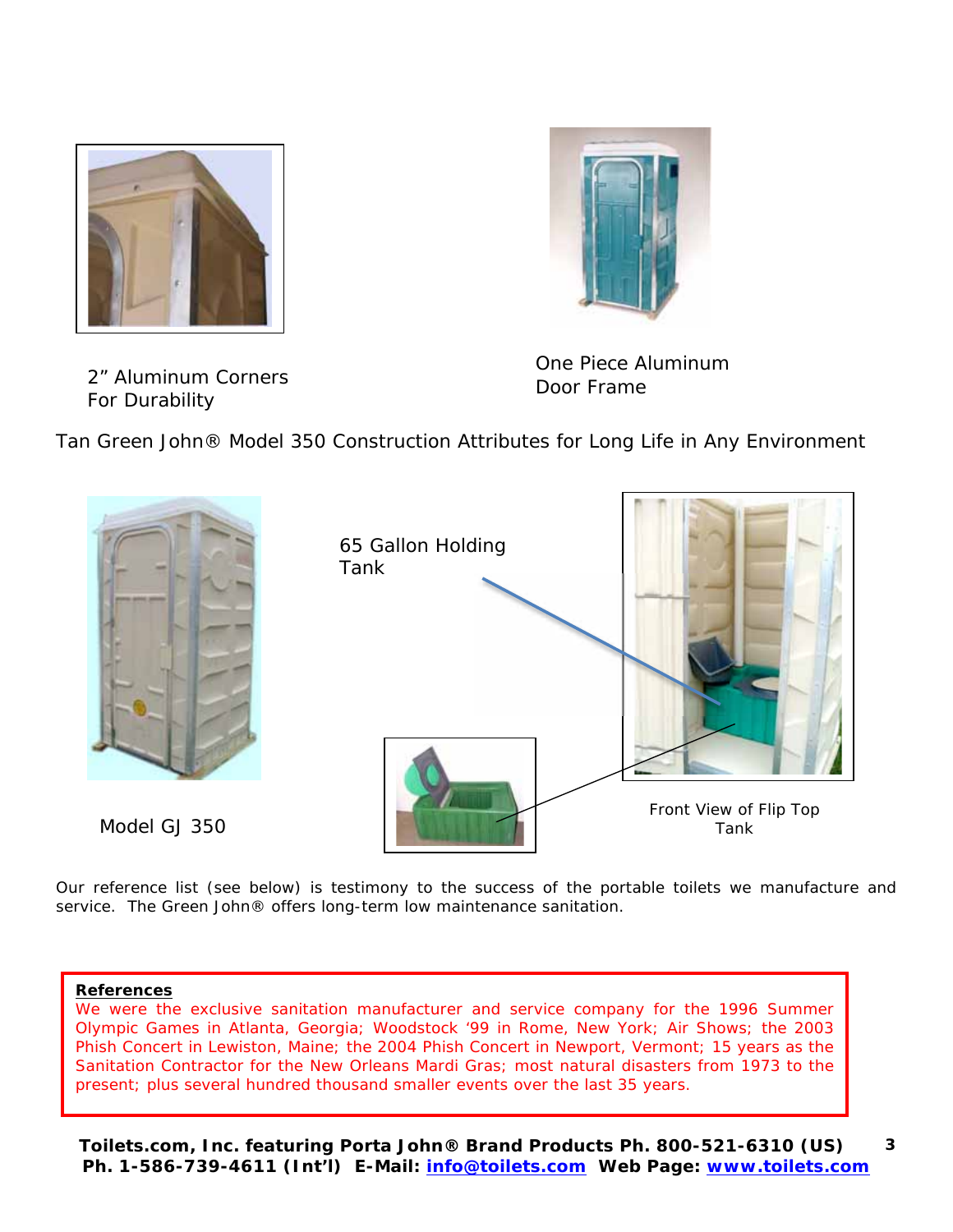



 Our Most Popular Model





 Made From Recycled Materials

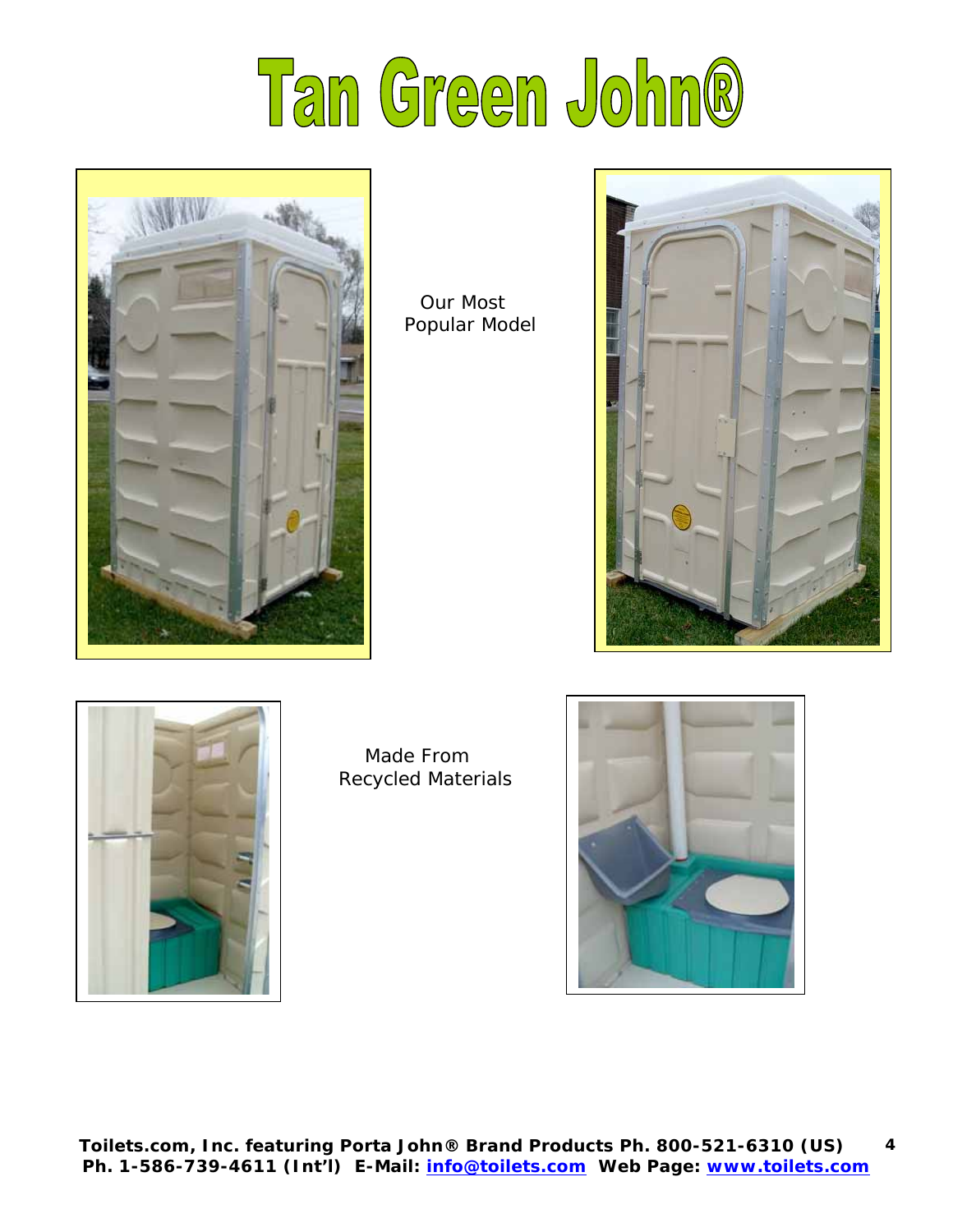# **Green John**® **Specialty Models**

Green John® is a Reg. Trademark



Dump Valve Model GJDV 350

### Please Dump Responsibly



Top View

### **Toilets.com, Inc. Porta John®**

Toll-Free Phone: 800-521-6310 International Phone: 001-586-739-4611 Fax: 001-586-731-0670 E-Mail: info@toilets.com Web Page: http://www.toilets.com



Flat Floor Model GJFF 350



Cut Off Model GJ 350CO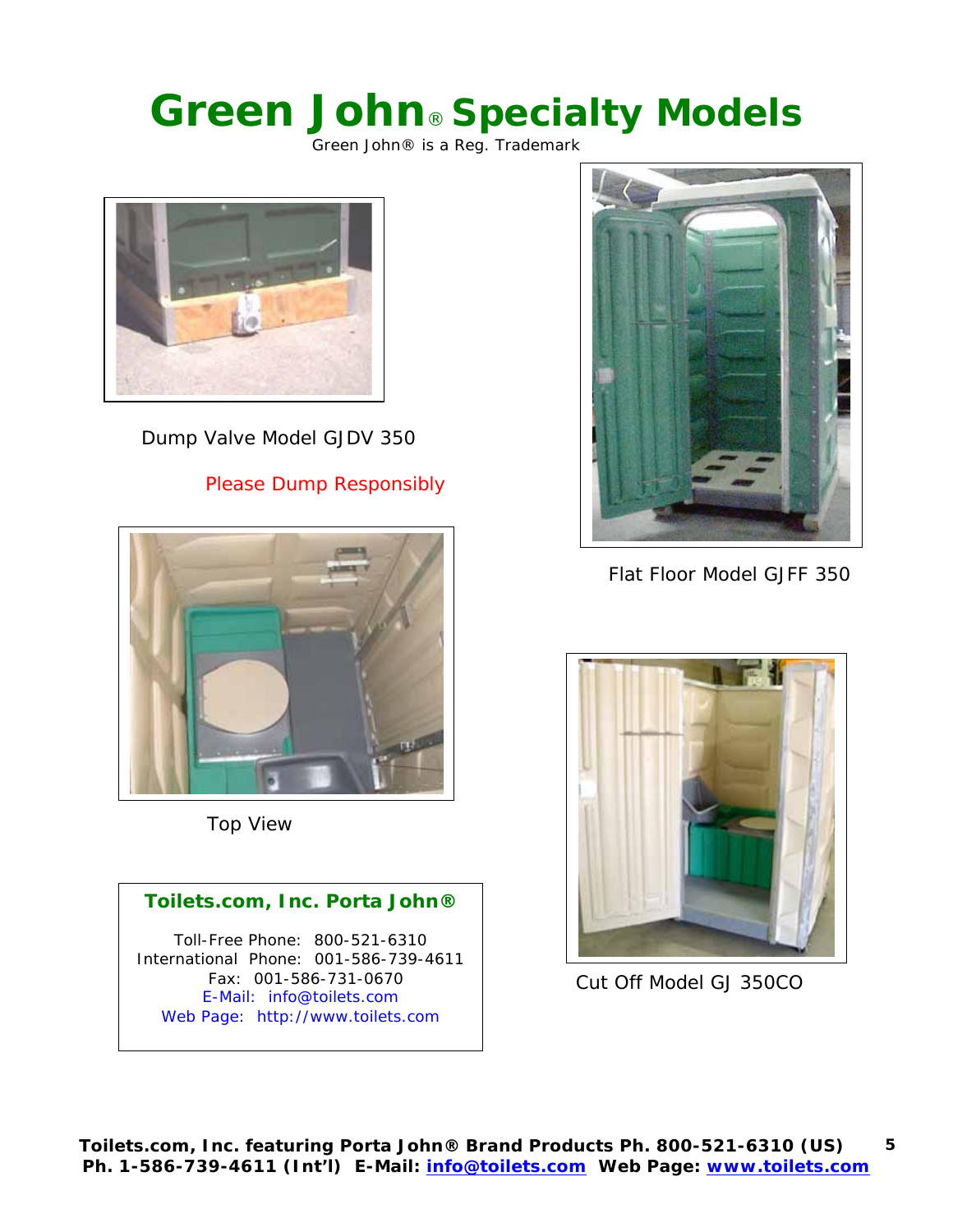



### Model GJ 350S With Internal Sink

The Model GJ 350 can include an internal foot pump operated sink or an external Hand Wash Station as shown below.



### Dual Hand Wash Station

### **Model FPHW 4545**

**The dimensions of the dual sink unit are:** 

48" x 24" x 48" (30 inch sink Level)

Weight is 104 pounds

Fresh Water Capacity: 45 Gallons (US)

Waste Water Reservoir: 45 Gallons (US)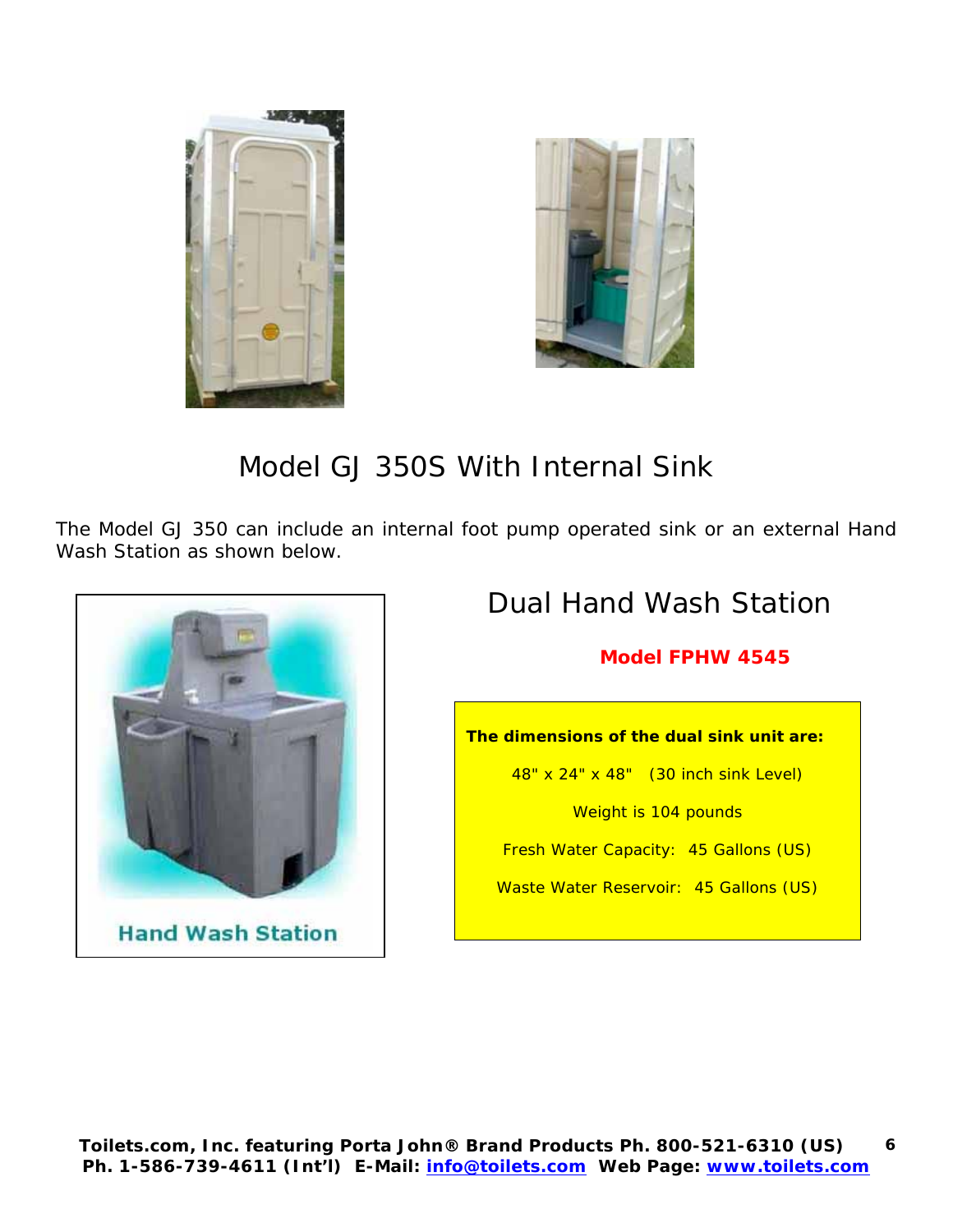# **What is Included with Every Green John**®

www.PortaJohn.com Portable Toilet Consumables

www.toilets.com - www.handsanitizers.com



www.handsanitizers.com www.toilets.com Hand Sanitizer Dispenser Included in the Consumables Package



www.handsanitizer.com

Hand Sanitizer Refill Included in the Consumables Package

### **Installed Price: Free With Selected Models Purchased**



Jumbo Toilet Paper Holder Paper Included with Installation

> Equivalent to Five Standard Rolls of Toilet Paper

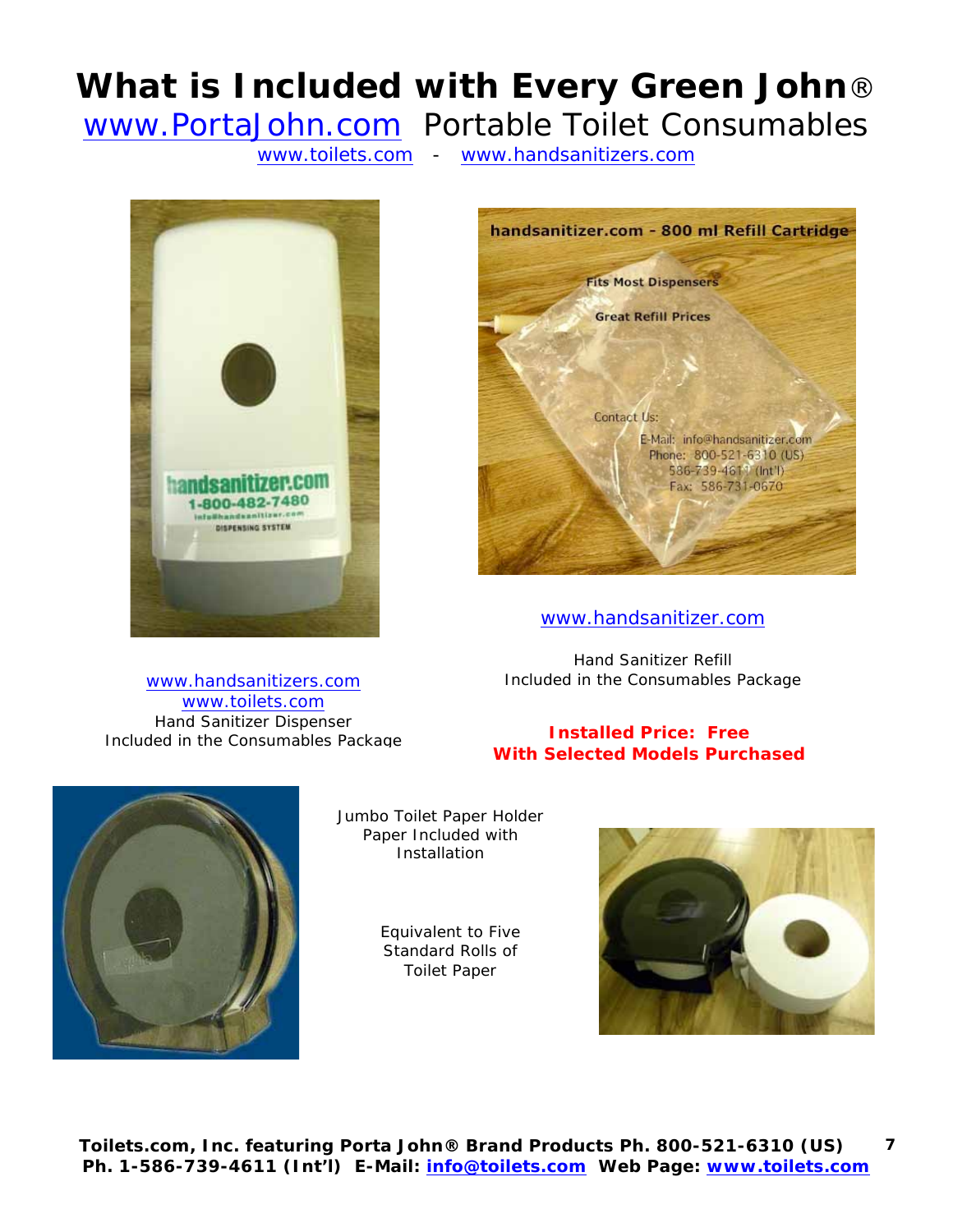## **PortableToiletChemicals.com ToiletChemicals.com**



When ordering with a portable toilet purchase, we ship 1 drum in 11 - 5 gallon pails at the drum price. This reduces the freight cost by reducing the cu. ft. of the freight. The chemical ratio is 1 to 100 gallons of water. To request a quote e-mail: info@toilets.com

Two 5 gallon drums can ship in any of our portable toilet holding tanks. The chemical mixing ratio is 1 to 100 gallons of water. To request a quote, please E-mail: **info@toilets.com** 





The mixing ratio of our handy one gallon size container of our EMJ 2075 is also 1 to 100 and will work in RV and/or portable toilets. Please feel free to E-mail: **info@toilets.com**